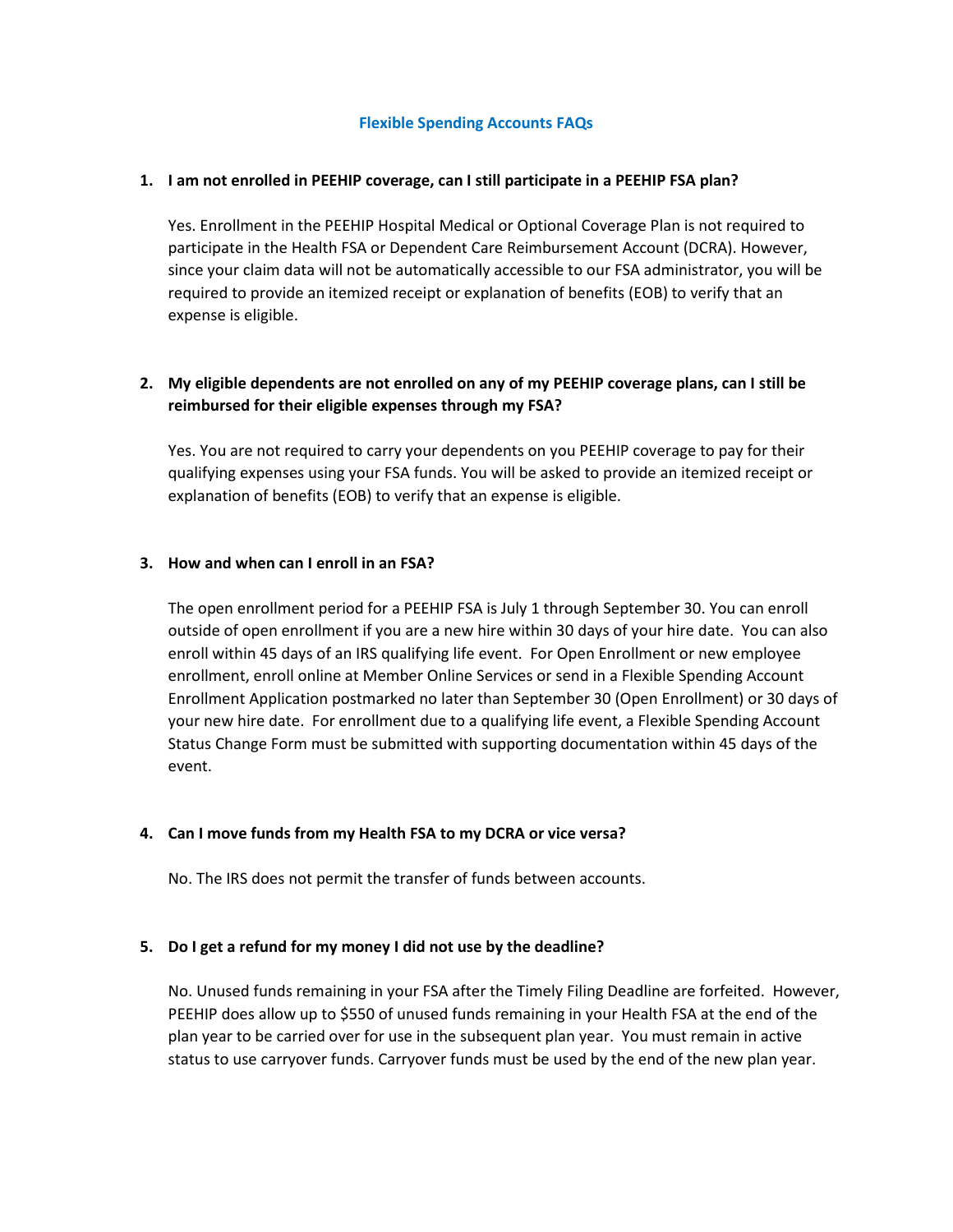### **6. Can I change my election amount during the plan year?**

Yes, if you have an IRS qualifying life event. You must complete a Flexible Spending Account Status Change Form and attach supporting documentation. The form must be received within 45 days of the qualifying life event. Your new election amount cannot be less than \$120, the amount you have already used from your FSA, or the amount you have already contributed through payroll deduction.

## **7. What if my employment ends before the end of the plan year?**

If you terminate or go on an unpaid leave of absence before the end of the plan year, your FSA will cancel when your employer paid contributions end. If the balance remaining in your FSA is greater than the remaining contribution due to fund the annual amount requested, you may elect to continue your FSA on an after-tax basis plus a 2% administration charge. If you are rehired within 30 days of your termination date, your FSA will be automatically reinstated and contributions will resume.

### **8. What if I retire before the end of the plan year?**

Your FSA will cancel when your employer paid contributions end.

# **9. Can I use the FSA Visa debit card at my doctor's or dentist's office?**

Yes, you can use your FSA Visa debit card at most pharmacies and most medical, dental or vision provider's offices for qualifying healthcare expenses. HealthEquity may ask you to provide a copy of the itemized receipt or explanation of benefits (EOB) to verify that the expense is eligible. This card can only be used to access the funds in your Health FSA. It cannot be used to access funds in your DCRA.

### **10. How long does it take to get a reimbursement?**

Reimbursement request are processed daily. If all the required documentation is received with your request, a reimbursement check will be mailed to you within 5-7 business days. If you sign up for direct deposit, you should receive your reimbursement in approximately 3-5 business days. You can sign up for direct deposit by logging into your account at [www.myhealthequity.com/peehip](http://www.myhealthequity.com/peehip) or by completing a Direct Deposit Form available through the HealthEquity website or<https://www.rsa-al.gov/peehip/forms/>.